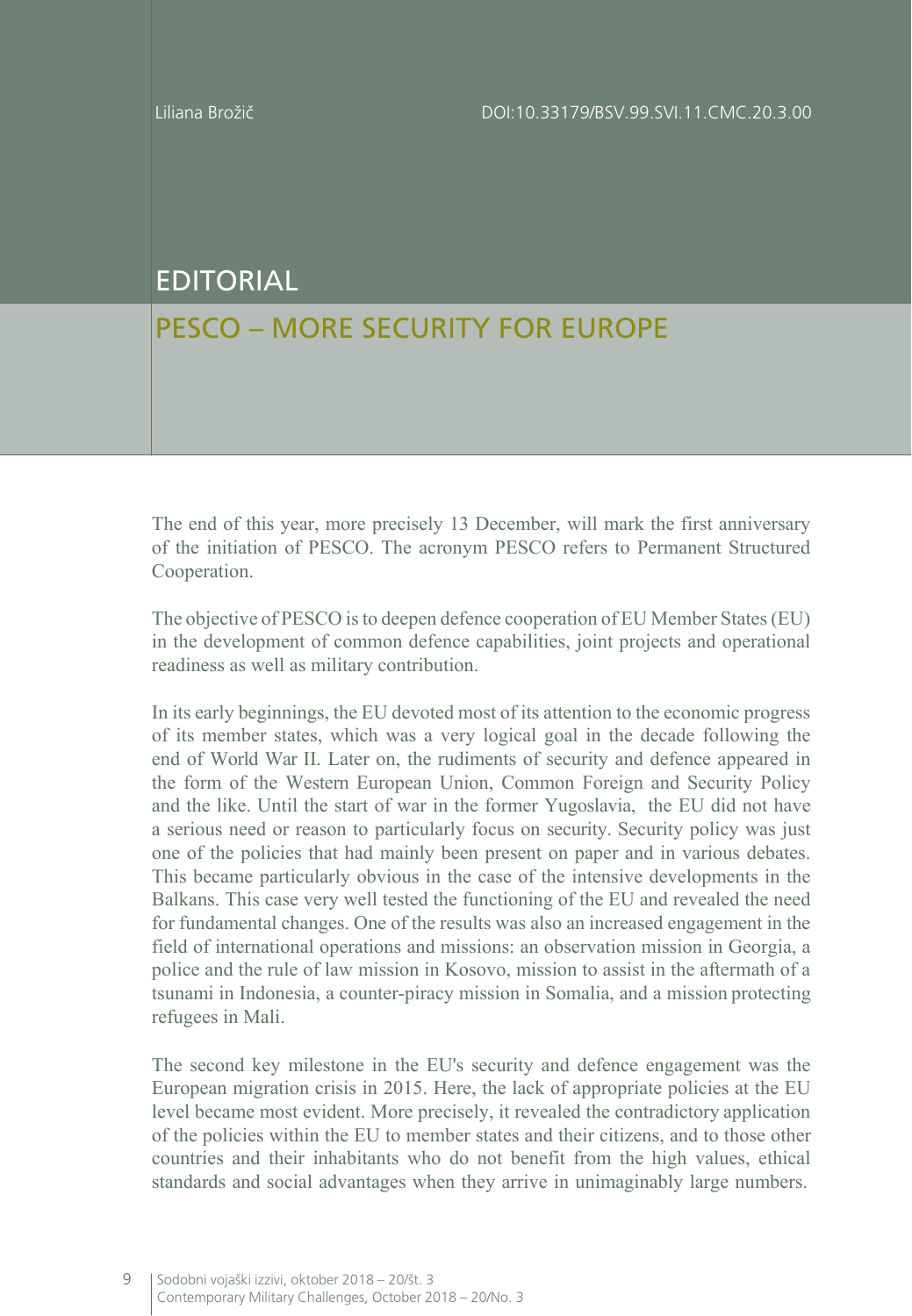Before the important EU bodies met, consulted, decided and acted, many problems in different areas had been identified. One of the key issues wasthe security problem.

However, there were still many other influences that gave rise to the creation of PESCO. They are discussed by the authors in this issue. Nevertheless, let me just mention that the EU has in some way found itself at a turning point due to the increasingly present Euroscepticism, which was also discussed at this year's Strategic Forum at Bled.

In their article *PESCO - on the way to a European security and defence union or another dead end?* **Petra Culetto** and **Jure Himerajh** try to establish whether or not PESCO will become a success story. The authors argue that the main purpose of PESCO is to further integrate and deepen the security and defence cooperation. What will be its future and the role of Slovenia in it?

*Strategy and military deterrence capabilities* is the title of the article by **Anže Rode**, in which he examines the strategic changes in the security environment, new forms of threats and the positioning of small countries in securing their defence against bigger ones. After all, in the international alliances, the position of big countries is slightly different. Therefore, the author proposes several initiatives for Slovenia and the Slovenian Armed Forces.

In their article *Modernization within the Hungarian Armed Forces* **József Padányi**  and **László Földi** write about the changes in the international security environment. They find that the modernization of equipment and technology in the armed forces is important. It is therefore necessary to keep abreast of the times, provide for the security of individuals, their country, and perform one's role in the Alliance.

The 2017 Capability Targets of the Slovenian Armed Forces foresee the generation of medium infantry battalion groups with vehicles fitted with 30mm cannons, says **Viktor Potočnik** in his article *Armoured personnel carrier or infantry fighting vehicle in a medium infantry battalion group*. According to the author, this opens a few unknowns, which are defined in the article. What is more, the author even provides some solutions.

*Jihadism and radicalisation in selected regions of Europe, the Middle East and North Africa - a case study* is the article by **József Kis-Benedek**. It emerges from the trends of the last two years, when the citizens of various European countries have been actively engaging in the fights in Syria and have been returning from these fights back to their countries. What does this mean for their native countries securitywise? The author shares some interesting and different viewpoints.

Security trends demand changes in several areas, and the field of security changes in itself. Usually, changes happen too slowly, but the field of security is a sensitive one